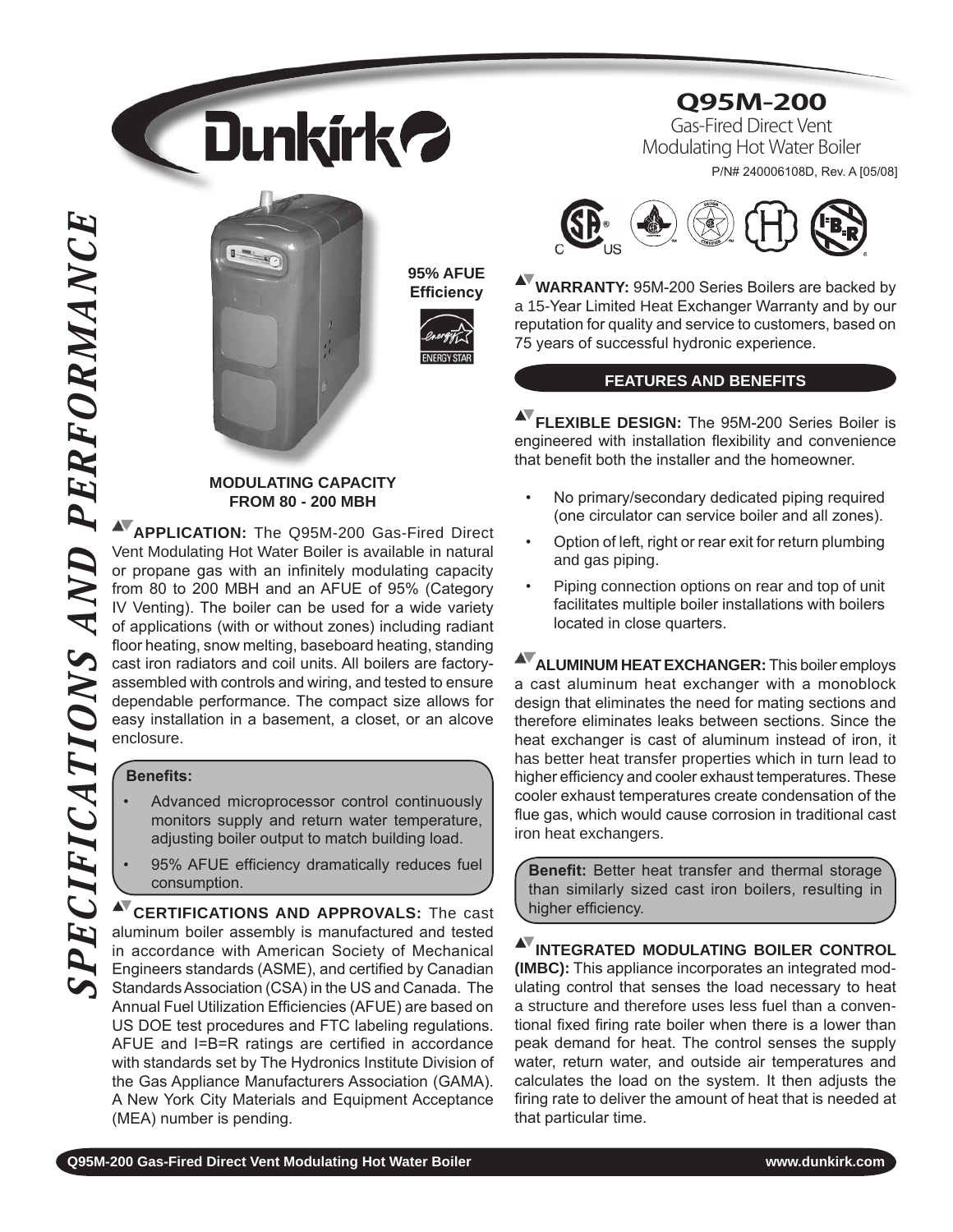#### **Benefits:**

- Saves water by redirecting heat where and when it's needed. No waiting for hot water.
- Additional savings with factory standard outdoor temperature reset, which adjusts the water supply temperature for best possible fuel economy based on actual seasonal conditions.

**NTC SENSORS:** The NTC sensors used with this appliance for measuring supply water, return water, and outside air temperature are specially configured to operate with the modulating boiler control.

**MODULATING BLOWER:** The modulating blower provides a means of introducing the gas/air mixture through the burner and into the combustion chamber where combustion can begin and then out the exhaust vent where the combustion products are discharged to the outdoors. The blower is designed to communicate with the modulating control to run at variable speeds dependent on the heat load experienced by the heating system. The variable speeds create pressures felt by the gas valve and gas/air mixer that dictate how much fuel is introduced to the combustion process.

**Gas Control Valve:** The gas controls in this boiler have been developed for domestic heating appliances with premix burners and automatic direct burner ignition and are suitable for natural and LP gas. The gas controls perform all the functions required to safely regulate gas flow to the main burner of the boiler. The gas valve is directly connected to the gas/air mixer.

**MODULATING BURNER:** This burner is designed to operate over the full range of input for this boiler. The burner can operate under normal (blue flame) and infrared conditions.

**AV** DIRECT SPARK IGNITER (DSI): This appliance uses a direct spark igniter to ignite the fuel/air mixture in the combustion chamber and sense flame during operation. The DSI is a durable, reliable component that resists breakage due to handling or inadvertent impact with other objects.

**MANUAL RESET Low Water Cut Off (LWCO):** This unit is equipped with a manual reset low water cut off control that protects the boiler against dry firing. This control provides burner cut off if there is an unsafe water loss, which can result from a broken or leaking radiator, pipe, or boiler. A water/glycol mixture up to 50% concentration may be used with the control.

**normally closed Low Water Cut Off switch:** This switch is normally closed and spring loaded so that, when depressed, it opens, and closes again when pressure is removed. The switch is used as the manual reset for the low water cut off. When tripped the LWCO will remain in lockout until the water level reaches the probe and the switch is depressed to an open state and then released to a closed state, which sends a signal to the LWCO to resume normal operation. The boiler control reset button must then be pressed to reset from a low water condition. The LWCO switch and control reset button are located on the display panel of the boiler.

**High Limit Aquastat Control:** The high limit aquastat control determines the maximum boiler water temperature and also provides a means for protecting the boiler and heating system from unsafe operating conditions which could damage the boiler. The aquastat is tied in with the IMBC and is factory set at 200°F (93.3°C) water temperature. The high limit set point is field adjustable and may be set anywhere between 100°F (37.8°C) and 200°F (93.3°C). The field set point adjustment for each installation depends on the heating system's requirements.

**Casting Temperature Safety Switch:** In the event there is a lack of water or too high of a temperature in the boiler, the casting temperature safety switch (located on the top of the aluminum boiler section) shuts down the boiler by turning off power to the Integrated Modulating Boiler Control (IMBC). The boiler may then be manually reset after verifying it is properly filled with water.

**AV AIR PROVING BLOCKED VENT SAFETY ASSEMBLY:** The air proving blocked vent safety assembly incorporates two pressure switches that are wired in series to discontinue operation of the appliance if there is a problem with the blower or venting system. The normally open switch closes upon the initiation of the blower and functions as an air proving switch. The normally closed switch opens if there is a blockage in the combustion air intake or exhaust vent pipes.

**AV** DRAIN VALVE: The manual drain valve provides a means of draining the water in the heating system, including the boiler and hot water supply and return piping systems installed above the drain valve. This drain valve is installed in the return piping at the bottom front of the boiler section. Any piping installed below the elevation of this drain valve will require additional drain valves to be installed at low points in the piping systems in order to drain the entire system.

**AV ASME RATED PRESSURE RELIEF VALVE:** The pressure relief valve is furnished as standard on top of the boiler and provides for pressure relief of the heating system in case of abnormal operating conditions. The valve opens at 30 psig (201 kPa) and is ASME approved.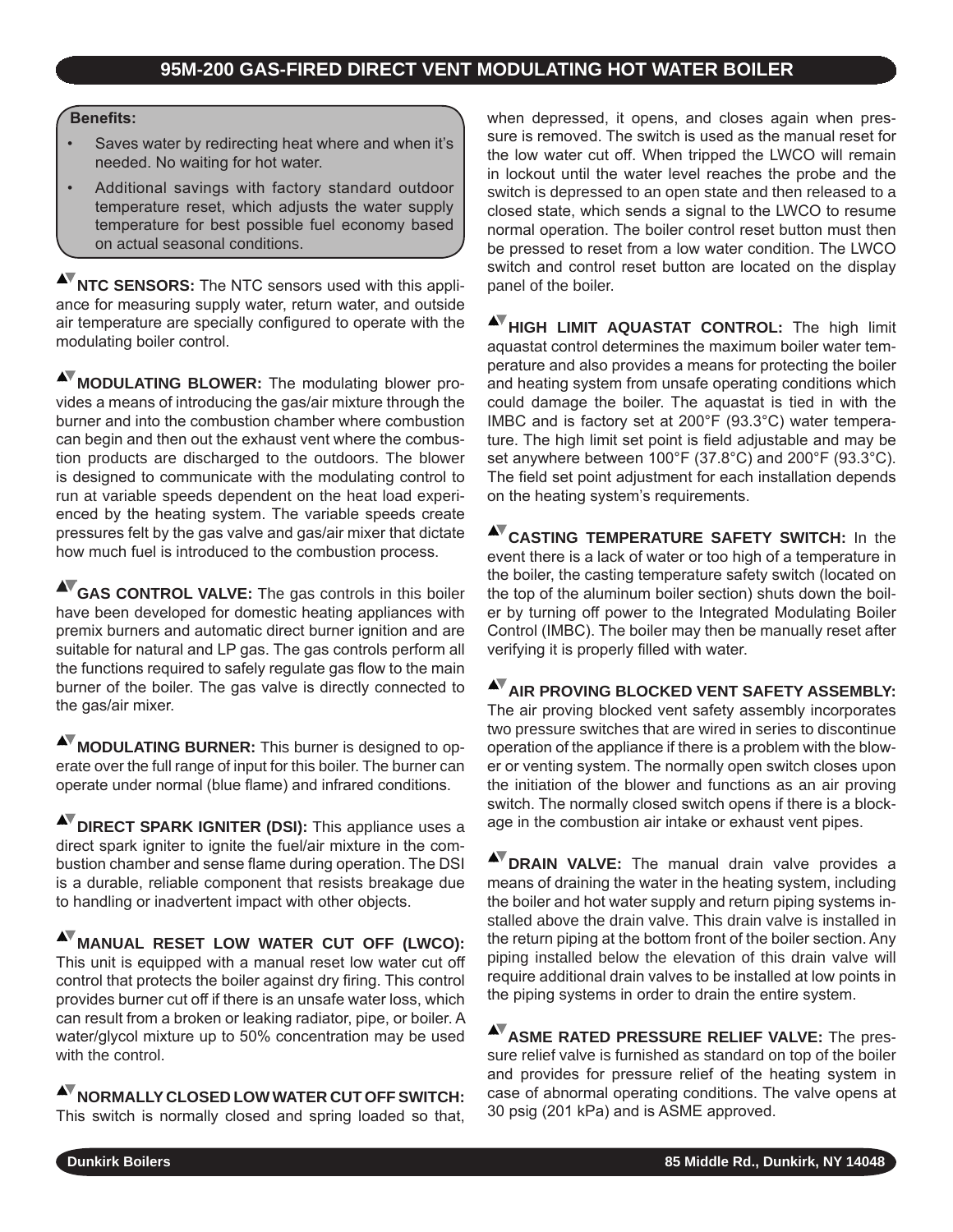# **Boiler specifications**



#### **Standard and optional Equipment**

- Aluminum monoblock boiler with painted metal and plastic jacket
- High limit Aquastat
- Circulator 1/25 Hp
- Manual reset LWCO
- Pressure gauge
- Temperature display
- 30 psi ASME rated relief valve
- Air purge vent
- Service switch
- Service receptacle outlet
- Microprocessor based modulating control
- Fully modulating burner
- Modulating automatic gas valve
- Modulating blower
- Direct Spark Igniter
- Manual Reset casting temperature switch
- Air proving / blocked vent safety assembly
- Integral condensate trap

#### **OPTIONS**

- Honeywell AM Kit (allows for external modulation control)
- Concentric Vent Kit
- GCI Kit (allows for PC diagnostic interface)

### **ELECTRICAL SPECIFICATIONS**

120 Volts AC, 60 Hertz, 1 Phase, Less Then 12 Amps

#### **Connections**

**Vent Pipe:** First 2<sup>1</sup>/<sub>2</sub>' is Schedule 80 2" CPVC (Provided), then schedule 40 3" PVC

**Air Intake:** schedule 40 3" PVC

**Water In/Out:** 1¼" NPT

**Gas In:** ½" NPT

**Condensate Drain:** ½" PVC

Vent Length Runs: 15' min./60' max.

| <b>BOILER CLEARANCES*</b>         |                                           |                                   |                |  |  |
|-----------------------------------|-------------------------------------------|-----------------------------------|----------------|--|--|
| <b>Dimension</b>                  | <b>Combustible</b><br><b>Construction</b> | Accessibility/<br><b>Cleaning</b> | <b>Service</b> |  |  |
| Top                               | 1"                                        | 8"                                | 8"             |  |  |
| Left Side                         | 1"                                        | 24"                               | 24"            |  |  |
| <b>Right Side</b>                 | 1"                                        |                                   |                |  |  |
| Base                              | 1"                                        |                                   |                |  |  |
| Front                             | ∩                                         | 24"                               | 24"            |  |  |
| <b>Back</b>                       | 6"                                        |                                   |                |  |  |
| Intake/Vent Piping                |                                           |                                   |                |  |  |
| Near Boiler Hot Wa-<br>ter Piping | 1"                                        |                                   |                |  |  |

*\* All distances measured from the cabinet of the boiler.*